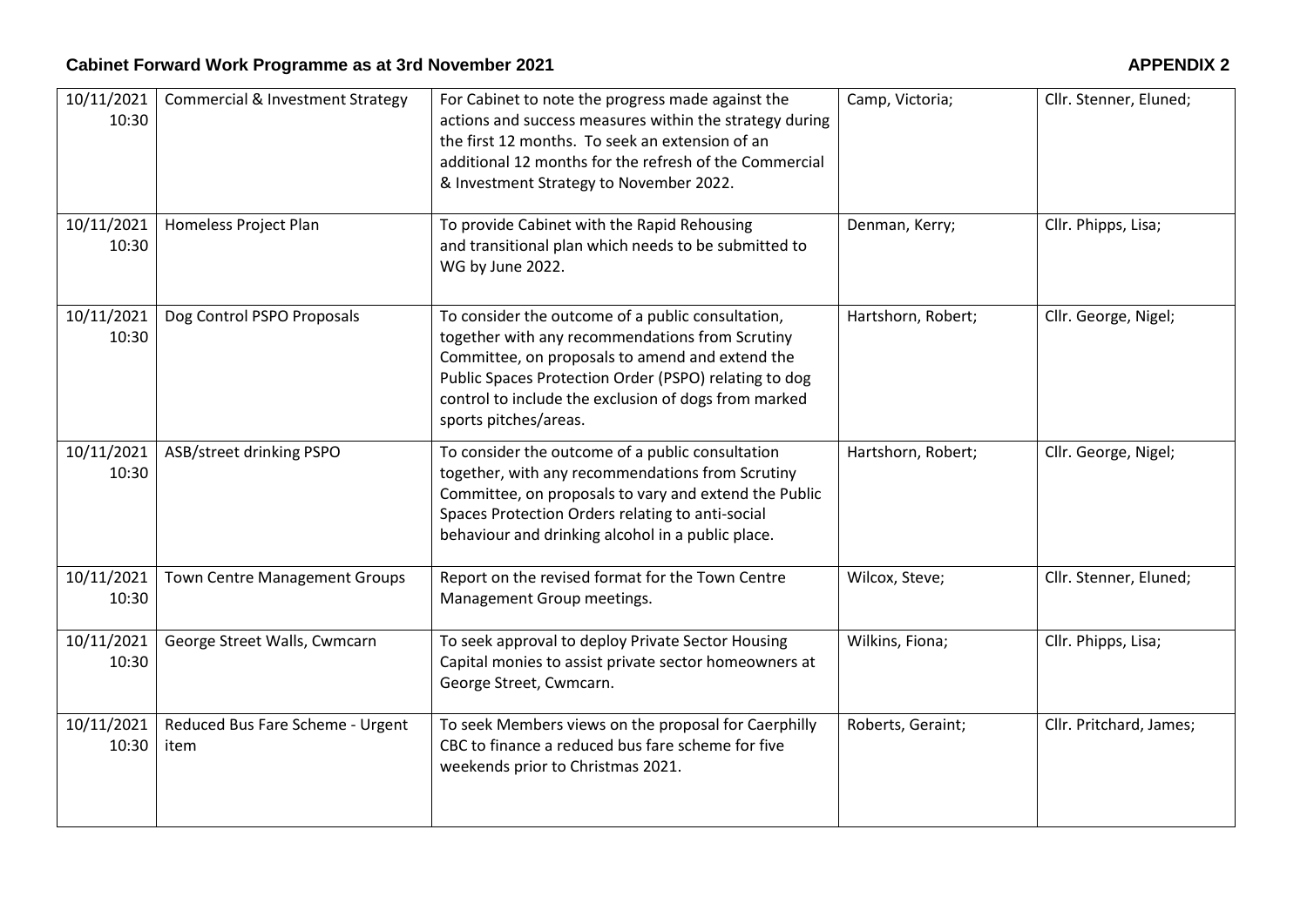| 24/11/2021<br>10:30 | <b>Team Caerphilly Transformation</b><br>Programme - 6 monthly update                             | To provide Cabinet with an update on progress against<br>the Team Caerphilly Transformation Strategy.                                                                                                                                               | Richards, Sue;            | Cllr. Stenner, Eluned;   |
|---------------------|---------------------------------------------------------------------------------------------------|-----------------------------------------------------------------------------------------------------------------------------------------------------------------------------------------------------------------------------------------------------|---------------------------|--------------------------|
| 24/11/2021<br>10:30 | <b>Grass Cutting Regime</b>                                                                       | To seek the views of Cabinet in relation to grass cutting<br>regimes across the county borough and proposals to<br>enhance and promote bio-diversity following<br>consultation with local members and presentation to<br><b>Scrutiny Committee.</b> | Hartshorn, Robert;        | Cllr. George, Nigel;     |
| 24/11/2021<br>10:30 | The principles of a regional approach<br>to employability programme                               | To consider a regional approach to the provision of<br>employment support programmes within the Cardiff<br>Capital Region.                                                                                                                          | Kyte, Rhian;              | Cllr. Marsden, Philippa; |
| 24/11/2021<br>10:30 | Business Rate Relief - WG Funding'                                                                | To seek Cabinet approval of a proposal for the<br>distribution of targeted rated relief.                                                                                                                                                            | Carpenter, John;          | Cllr. Stenner, Eluned;   |
| 24/11/2021<br>10:30 | The Lawns, Rhymney - Culvert issues<br>and subsequent cost overrun -<br>Exempt item - Urgent item | This report sets out the issues relating to urgent works<br>required to the culvert and resultant projected outturn<br>costs associated with the Lawns Employment new build<br>project at Rhymney.                                                  | Dallimore, Allan;         | Cllr. Stenner, Eluned;   |
| 08/12/2021<br>10:30 | <b>Economic Recovery Framework</b><br>Report                                                      | To update Cabinet on our strategic approach in relation<br>to assisting businesses across the county borough to<br>recover from the pandemic and to provide information<br>on progress to date.                                                     | Hudson, Paul;             | Cllr. Stenner, Eluned;   |
| 08/12/2021<br>10:30 | Council Tax base for 2022/23                                                                      | For Cabinet to agree the calculation of the Council Tax<br>base for 2022/23.                                                                                                                                                                        | O'Donnell, Sean;          | Cllr. Stenner, Eluned;   |
| 08/12/2021<br>10:30 | Welsh Education Strategic Plan<br>2022-2032                                                       | For Cabinet to consider and approve the new 10 year<br>plan                                                                                                                                                                                         | Cole, Keri; Mutch, Sarah; | Cllr. Whiting, Ross;     |